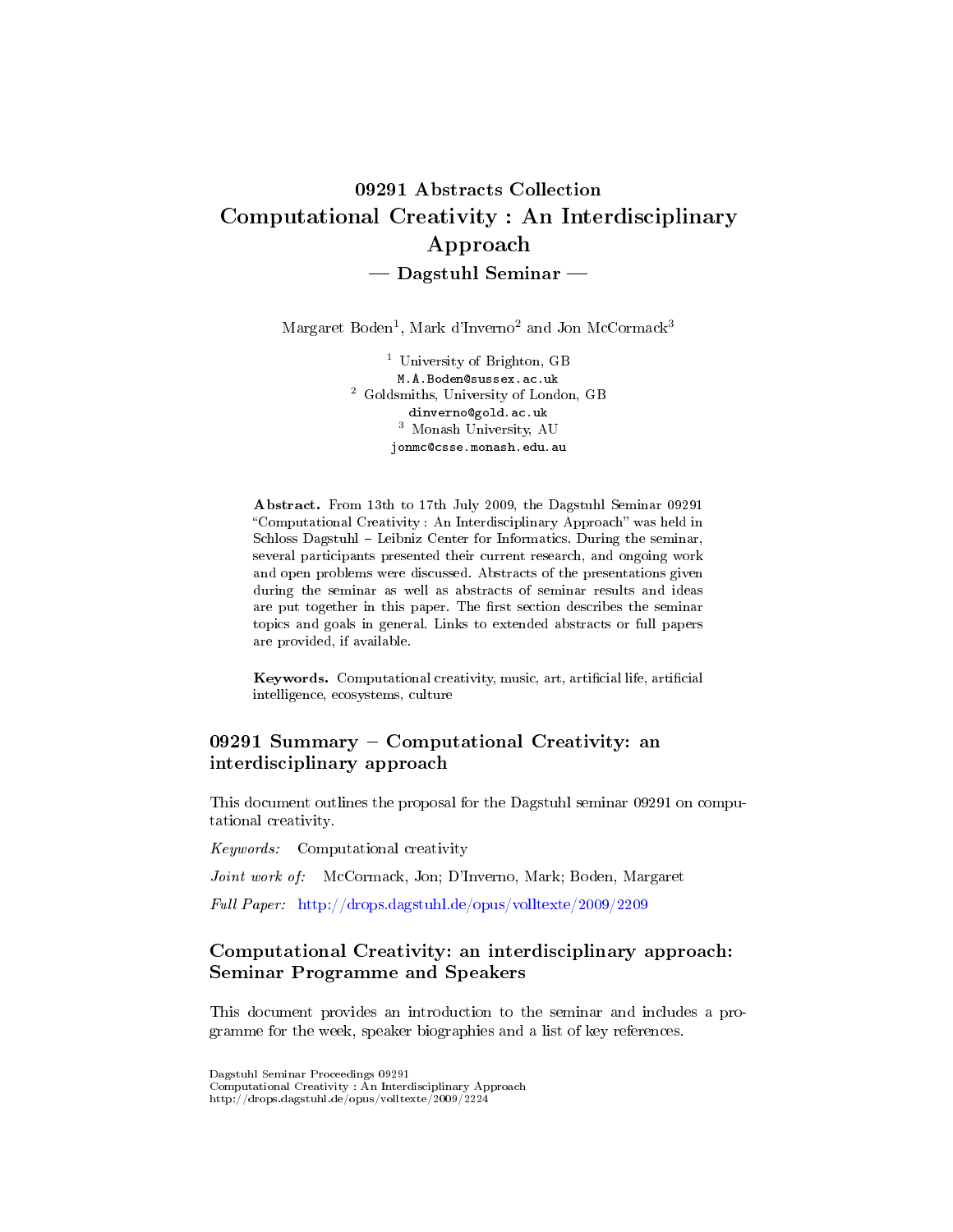Keywords: Computational creativity Joint work of: McCormack, Jon

### Computational Creativity through a Gap

Iris Asaf (University College London, GB)

A signicant aspect of creativity is its elusive mystery. Unlike pure novelty or pure originality and adaptability, creative ideas have an aura of something which is unanticipated, yet, in a way not completely surprising, but providing insight into familiar ideas. This position paper wishes to focus on this mysterious aspect of creativity and discusses uncertainty and the creative gap as aspects that are part of creative thinking processes in generative art and design. This paper argues that a signicant part of the mechanism underlying a creative process using generative methods is a cognitive gap or dissonance between the human mind of the designer or artist and its otherness, the non human computer expressivity. What is re-established through this gap is a feedback process between the designer and the computer or its algorithmic expressivity that serves as an autonomous agent. This process of feedback can at a certain point give rise to some new insight, and thus enables the generative design or artistic process to become creative.

Keywords: Uncertainty, creativity, gap, generative design and art

Full Paper: <http://drops.dagstuhl.de/opus/volltexte/2009/2201>

# TANGIBLE REPRESENTATIONS AND MODES OF CREATIVE ENGAGEMENT

Rodney Berry (National Univ. of Singapore, SG)

Tangible interfaces are finding their way into various areas of creative activity, particularly in the creation of music. Tangible representations of musical information, together with their graphical counterparts, play an important role in increasingly complex representational systems. This paper explores the relationships between these representations in the context of various modes of compositional (and by extension, creative) engagement adopted by composers in their working process.

Keywords: Computational creativity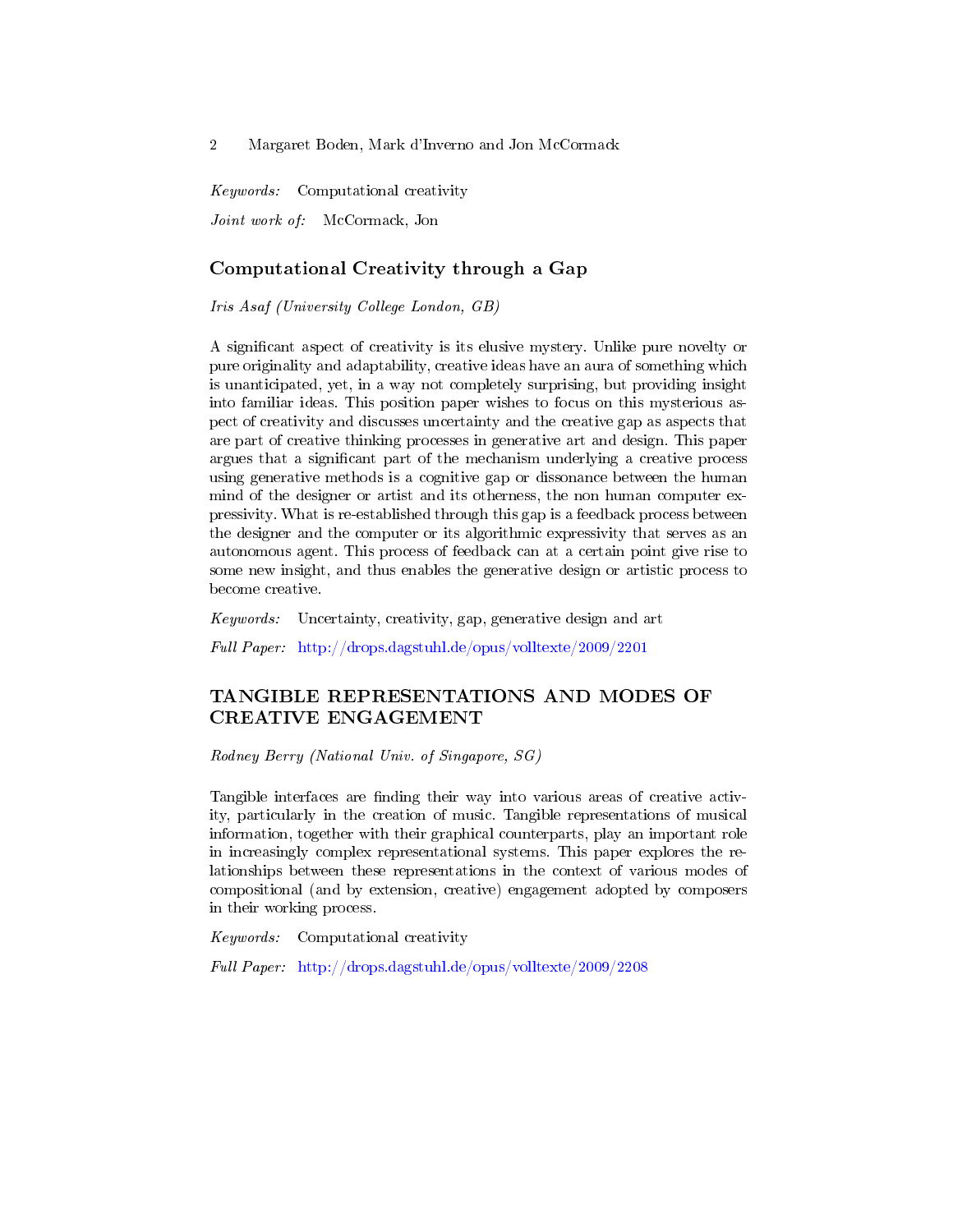#### Live Algorithms

Tim Blackwell (University of London, GB)

A Live Algorithm takes part in improvised, collaborative performance, sharing the same modes of communication and expression as its partners. The device enjoys the same constraints and freedoms as its human associates. A live algorithm would be expected to imitate, develop ideas and, at times, to contribute novelty and surprise, to experiment and take risks, and to assume leadership. Other performers experience the live algorithm as if it were a human, with a sense of validity and belief. Although designing a live algorithm with the ability to imitate and develop shared ideas is already a formidable undertaking, the additional requirement of innovation is an even harder research challenge.

We suggest that it is the ability to innovate that distinguishes autonomy from automation and randomness and postulate that novelty and surprise can be explained as an emergent phenomenon. To this end, most current live algorithm research focusses on certain open dynamic systems which model some aspects of a natural system in which emergence is known to occur. Some differences between people and dynamical systems are immediately evident, however. Memory enables performers to revisit past actions and understand relationships; evaluation, followed by learning, leads to improvement; a social context provides encouragement and criticism and a cultural context imparts meaning via a web of shared experience. But dynamical systems can be augmented with memory using a counterpart to the environment-mediated stigmergetic interaction between insects. We speculate if a live algorithm culture could be also created, and if this is the missing ingredient.

Keywords: Live algorithms, emergence, innovation, autonomy

Full Paper: <http://drops.dagstuhl.de/opus/volltexte/2009/2221>

# Mind as Machine (extract) and THE CREATIVE MIND: MYTHS AND MECHANISMS (extract)

Margaret Boden (University of Sussex - Brighton, GB)

- Extract from the book MIND AS MACHINE (2006) OUP.

 Extract from the 2nd edition of THE CREATIVE MIND: MYTHS AND MECHANISMS (2004).

Keywords: Computational creativity Full Paper: <http://drops.dagstuhl.de/opus/volltexte/2009/2211> Full Paper: <http://drops.dagstuhl.de/opus/volltexte/2009/2211>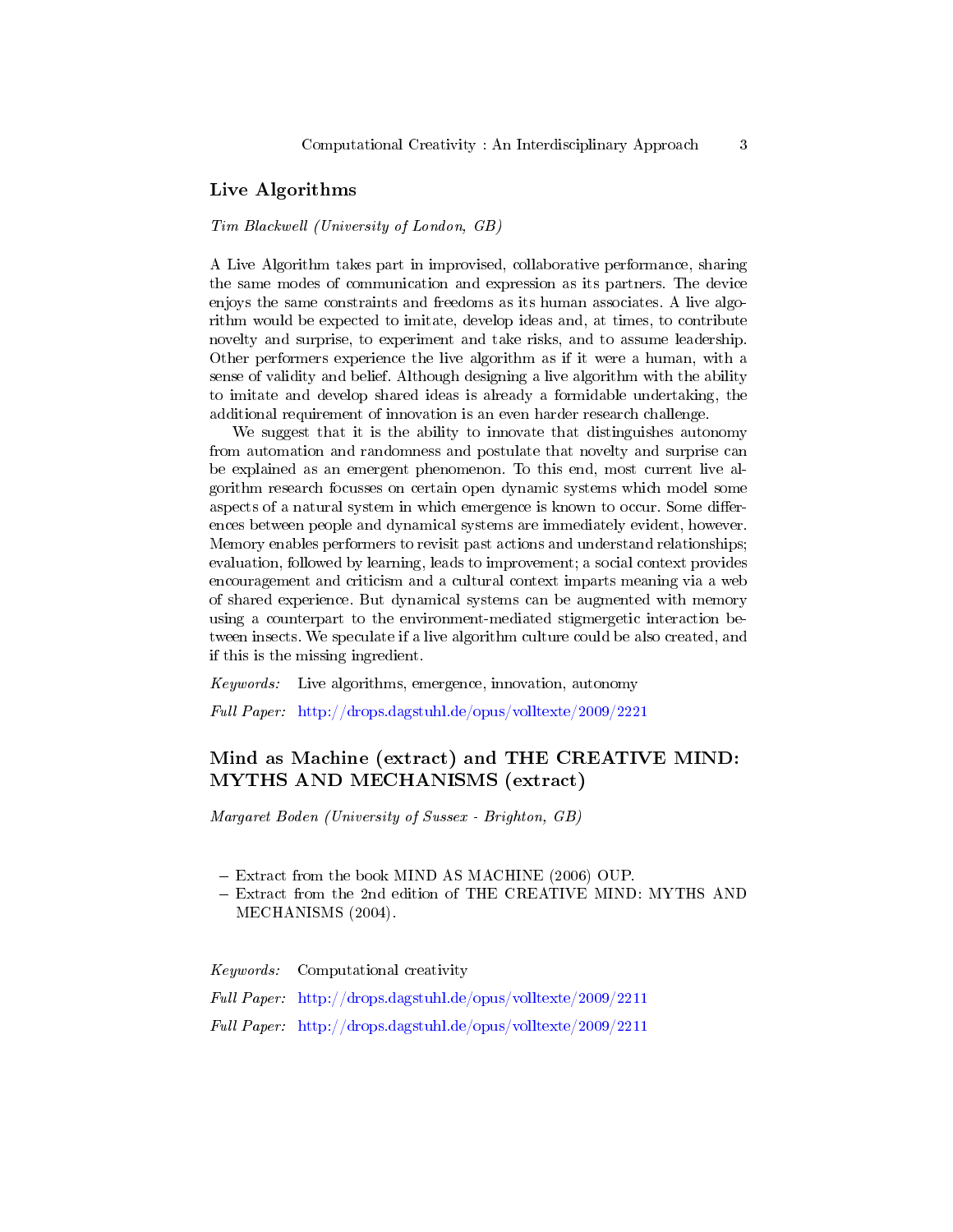#### Against Individual Creativity

Oliver Bown (Monash University - Clayton, AU)

In this paper I discuss reasons for viewing creativity more as a social process than as an individual act. These reasons include the subjectivity of evaluation in attributing creativity, the potentially arbitrary relationship between individuals and creativity at the cultural level, the importance of the capacity for preserving cultural information over and above the capacity to innovate, the role of objects, institutions and interaction in sparking creativity, and the social constructedness of creative domains. I discuss these ideas and consider the consequences of this way of thinking for research into computational creativity. I argue that realising the goals of computational creativity depends on integrating research on creative agents with social technologies.

Keywords: Creativity, culture Full Paper: <http://drops.dagstuhl.de/opus/volltexte/2009/2205>

### Creative Agency: A Clearer Goal for Artificial Life in the Arts

Oliver Bown (Monash University - Clayton, AU)

One of the goals of artificial life in the arts is to develop systems that exhibit creativity. We argue that creativity *per se* is a confusing goal for artificial life systems because of the complexity of the relationship between the system, its designers and users, and the creative domain. We analyse this confusion in terms of factors affecting individual human motivation in the arts, and the methods used to measure the success of artificial creative systems. We argue that an attempt to understand creative agency as a common thread in nature, human culture, human individuals and computational systems is a necessary step towards a better understanding of computational creativity. We dene creative agency with respect to existing theories of creativity and consider human creative agency in terms of human evolution. We then propose how creative agency can be used to analyse the creativity of computational systems in artistic domains.

Keywords: Creativity, agency

Full Paper: <http://drops.dagstuhl.de/opus/volltexte/2009/2216>

#### Computational Artistic Creativity and its Evaluation

David Brown (Worcester Polytechnic Institute, US)

For artistic creativity, in comparison to design creativity, requirements may not exist, and constraints on the artifact (the artistic 'product') are usually looser or absent.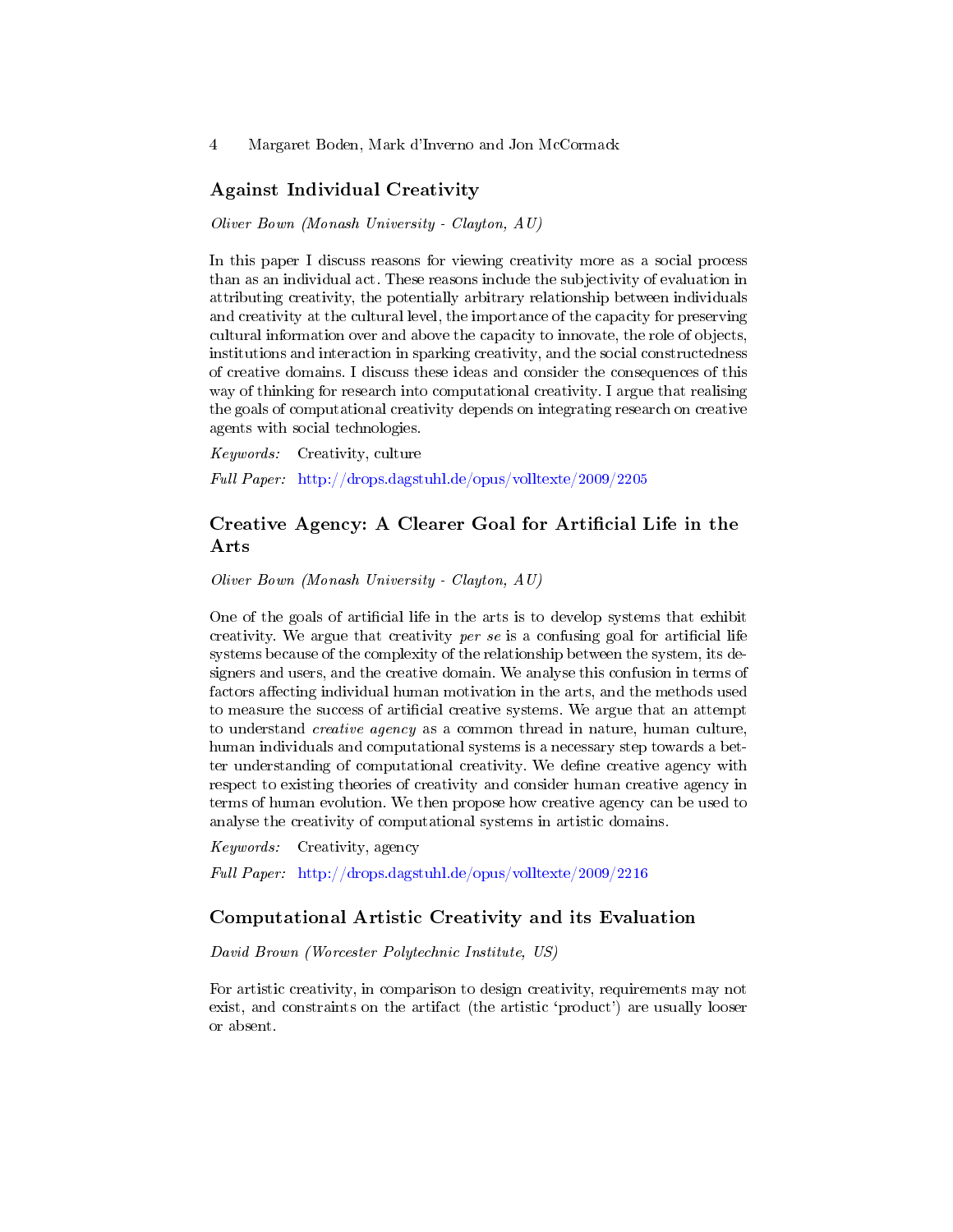Many computational creativity systems produce artistic artifacts, but such results can be judged in a variety of ways: by a variety of artistic standards or by the perceiver's "taste", for example.

There is less chance of a generated artifact being judged in a single, clear and concrete fashion, so the standards may be softer and perhaps easier to satisfy: certainly harder to make computational. With regard to taste, Boden (1994) quotes, "I don't know anything about art, but I know what I like". If this were true in general, then there would be as many tests of the creativity of an artifact as there are people!

Keywords: Evaluation, design creativity, artistic creativity, novelty, resolution, style, function

Full Paper: <http://drops.dagstuhl.de/opus/volltexte/2009/2220>

### Notes from the Discussion Group on "Evaluation"

David Brown (Worcester Polytechnic Institute, US)

Group Members:

Harold Cohen, Maggie Boden, Dave Brown, Paul Brown, Oliver Deussen, Philip Galanter.

These notes represent approximately what was discussed by the group members over a period of several hours over two days. There has been some attempt to organize the material, but little attempt to expand it to make it coherent we rambled, so do the notes. The notes, and this report, were recorded, organized, and elaborated into this form by Dave Brown.

Keywords: Evaluation, art, artistic, creativity

Full Paper: <http://drops.dagstuhl.de/opus/volltexte/2009/2212>

#### Autonomy, Signature and Creativity

Paul Brown (paul brown - art  $\langle \rangle$  > technology - Brisbane, AU)

One of the key themes that emerged from the formal investigations of art and aesthetics during the 20th century was that of the autonomous artwork. The goal of an artwork that was not just self-referential but also self-creating found renewed vigour in the work of the systems and conceptual artists and especially those who were early adopters of the then-new technology of artificial intelligence  $(AI)$ .

A key problem is that of signature: at what point can we claim that an artwork has its own distinct signature? My own work in this area began in the 1960's with an early, and in retrospect, naive assumption. At that time art was still based on the concept of engagement with the materiality of the medium.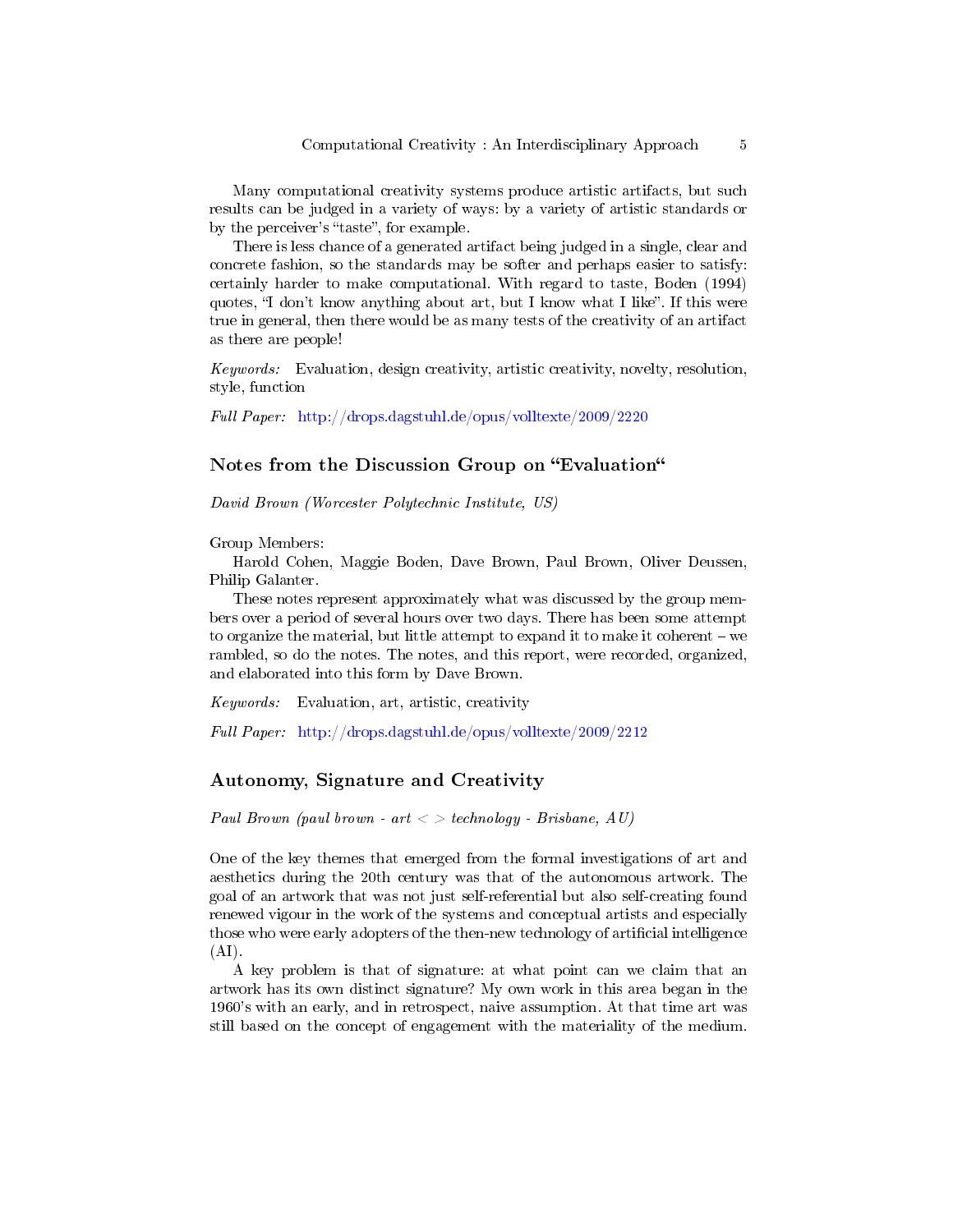I suggested that using a symbolic language to initiate a process would distance me far enough from the output of that process for it to have the potential of developing its own intrinsic qualities including a unique signature. By the 1990s it had become obvious that this approach had failed. Complementary research in many fields had demonstrated that the signatures of life were robust and strongly relativistic. The myriad bonds that define a signature are embedded in even the simplest symbol system and any attempt to create autonomy by formal construction is unlikely to succeed.

During this same period a group of biologically inspired computational methods were revisited after several decades of neglect; evolutionary, adaptive and learning systems suggested a 'bottom up' approach to the problem. If it's not possible to design an autonomous agency then can we instead make a system that evolves, learns for itself and eventually has the potential of displaying autonomy as an emergent property?

The DrawBots project is an attempt to apply these computational methods to the problem of artistic autonomy. It is an example of a strong art-science collaboration where all the disciplines involved have a signicant investment in the project and its themes.

Keywords: Computational creativity, autonomous art, signature

Full Paper: <http://drops.dagstuhl.de/opus/volltexte/2009/2204>

## Strategies for creating new informational primitives in minds and machines

#### Peter A. Cariani (Harvard Medical School - Boston, US)

Open-endedness is an important goal for designing systems that can autonomously find new and expected solutions to combinatorically-complex and ill-defined problems. Classically, issues of open-ended generation of novelty in the universe have come under the rubric of the problem of emergence. We distinguish two modes of creating novelty: combinatoric (new combinations of existing primitives , `resultants') and creative (new primitives, `emergents'). Although combinatoric systems may differ in numbers of possible combinations, their set of possibilities is closed. Creative systems, on the other hand, have open-sets of possibilities because of the partial- or ill-defined nature of the space of possible primitives. The two conceptions provide two modes for describing and understanding change and creativity: as the unfolding consequences of fixed combinatorial rules on bounded sets of pre-defined primitives or as new processes and interactions that come into play over time to define new primitives.

We face several related problems. We want to know how to recognize creative novelty when it occurs (the methodological problem), we want to understand the creative process in humans and other systems (the scientic problem) such that creativity in human-machine collaborations can be facilitated and that creativity in autonomous devices can be usefully enabled (the design problem).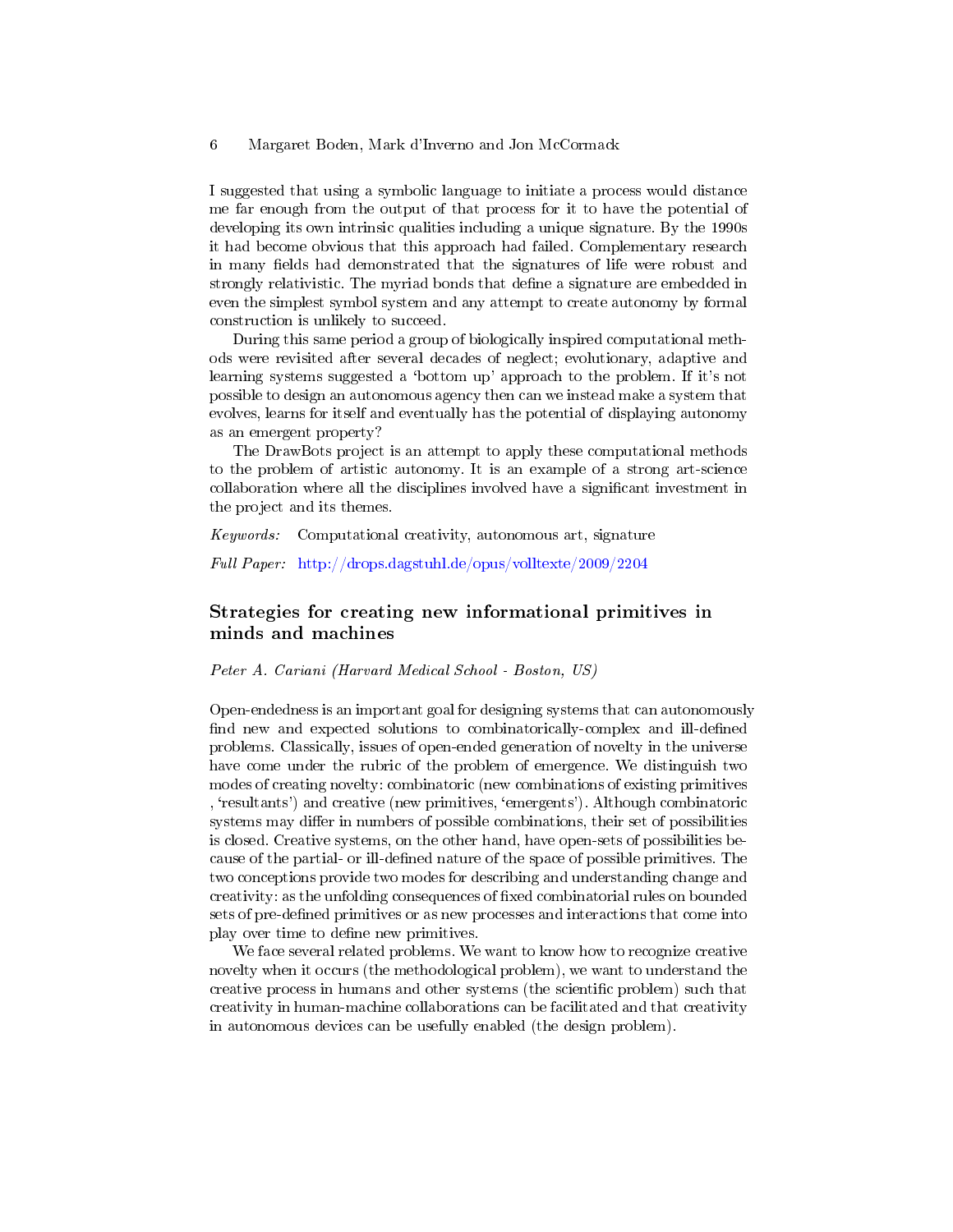The methodological problem can be solved by the `emergence-relative-to-amodel' approach in which an observer forms a model of the behavior of a system. Novelty and creativity are inherently in the eye of the observer, i.e. relative to some model that specifies possible alternatives. If the behavior changes, but it can still be predicted/tracked in terms of the basic categories/state set of the model, one has combinatorial creativity. If it changes, but requires new categories/observables/states for the observer to regain predictability, then one has emergent creativity (creation of new primitives).

We argue that pure computation by itself can generate new combinations of symbol primitives, but, absent states or processes that are hidden from the observer, it cannot autonomously generate new primitives. Breakout strategies are therefore required. In order for a computational system to transcend the limitations of its own primitive symbol set, it must be coupled to some other non-symbolic, material system. In order to increase its effective dimensionality, it can couple to the world outside its internal symbol-states by three means:

- 1. via human-machine interactions (facilitate novel insights in humans, use humans to create new primitives that expand systems, develop tools for creativity),
- 2. via sensors and effectors on an external world (epistemically-autonomous evolutionary robots), and
- 3. via internal analog dynamics (adaptive self-organization in mixed analogdigital devices or biological brains).

When a computational system is augmented and opened up in these ways, it is transformed from a formal system that is informationally isolated from its surrounds to one that is self-organizing, self-complexifying, and in informational interaction with its surrounds.

We discuss classes of adaptive and self-modifying cybernetic evolutionary robotic devices in terms of combinatoric and creative novelty and in terms of new functionalities that are created (new syntactic states, new semantic observables  $&$  actions, new pragmatic goals). If adaptive sensors and effectors are internalized in the form of signal generators and receivers, it is possible to think of neural networks in these terms. What this view of biological brains might look like is sketched out. Adaptively-tuned neuronal assemblies would conceivably function as internal sensors and signal generators, such that new signal types could be produced (i.e. new concepts). Emergence of new signal types would increase the effective dimensionality of internal signal spaces over time in an apparently open-ended manner.

Keywords: Computational creativity, emergence, neural networks, neural timing nets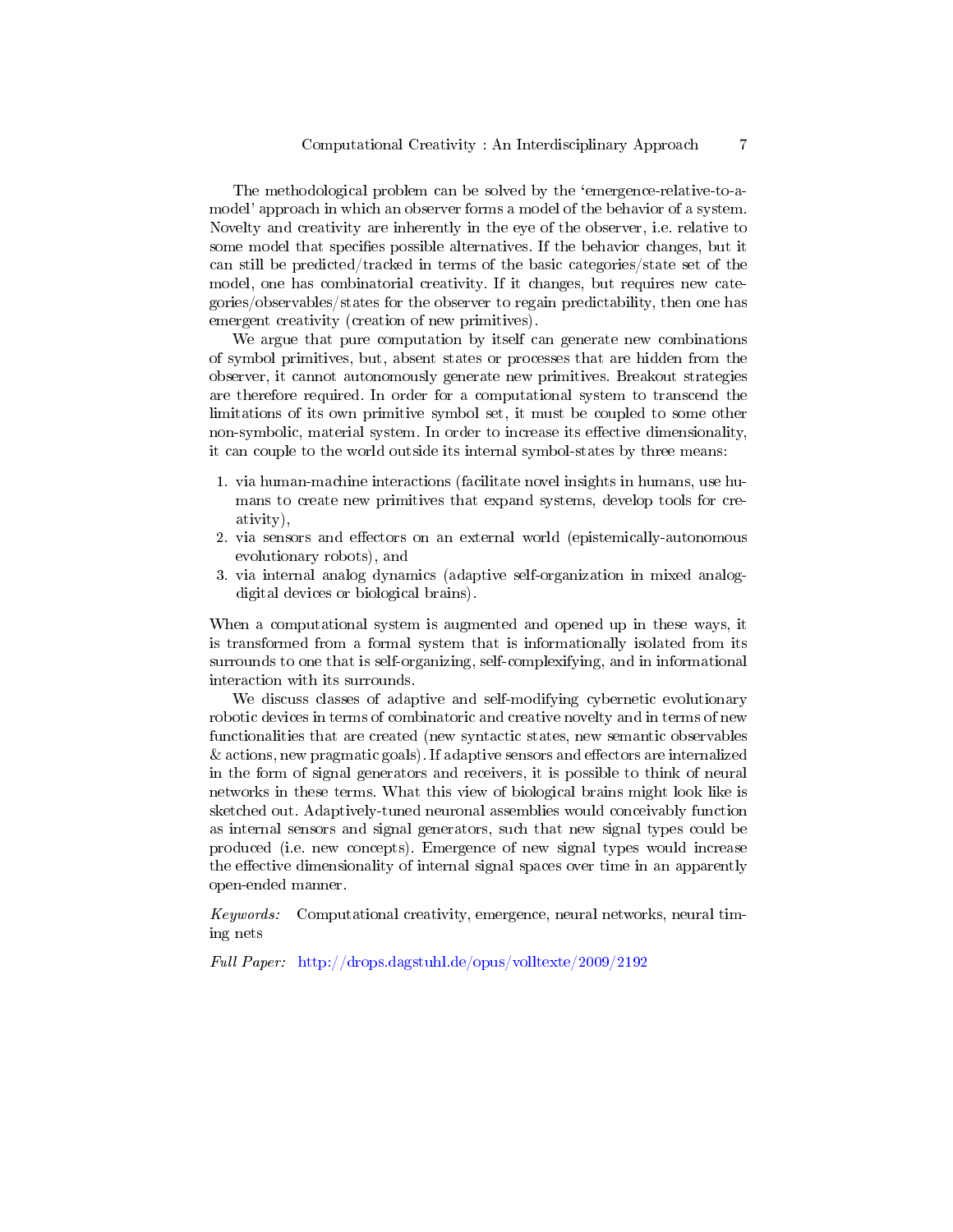### Notes on the demonstration of the formation of a new "symbol"

Peter A. Cariani (Harvard Medical School - Boston, US)

This is a writeup of our group project, which was to demonstrate by means of a game, how two human actors can come to agreement on the semantic meanings of an arbitrary set of signs.

Keywords: Sign, symbol, meaning, meaning creation

Full Paper: <http://drops.dagstuhl.de/opus/volltexte/2009/2203>

#### The Art of Self-Assembly: the Self-Assemby of Art

Harold Cohen (UC San Diego, US)

AARON is a semi-autonomous art-making program that has been under continuous development for nearly forty years. This paper discusses the origins and development of two critical features in it's most version; a coloring algorithm and an algorithmic shape generator. It concludes that for the foreseeable future, "computational creativity" does not so much describe the creative capabilities of a computer program as the nature of the collaborative relationship between program and programmer.

Keywords: Computational creativity

Full Paper: <http://drops.dagstuhl.de/opus/volltexte/2009/2202>

### Seven Catchy Phrases for Computational Creativity Research

Simon Colton (Imperial College London, GB)

I understand that simulating creative processes by computer can enhance our understanding of creativity in humans. I also understand that there is more need than ever for software to help people to be more efficient in creative jobs. And I know that computational creativity research can be of great value in both these areas.

However, I'm really only interested in the intellectual challenge of enabling nuts and bolts machines - bits and bytes computers - to create artefacts of real cultural value to society. Such behaviour used to be thought of as divinely inspired, no less than a gift from the Gods. This is why it is a worthy challenge for me to bet my career against. Building a truly computationally creative machine is as much a societal as a technical challenge, and it will need computational creativity researchers to come together in consensus about certain aspects of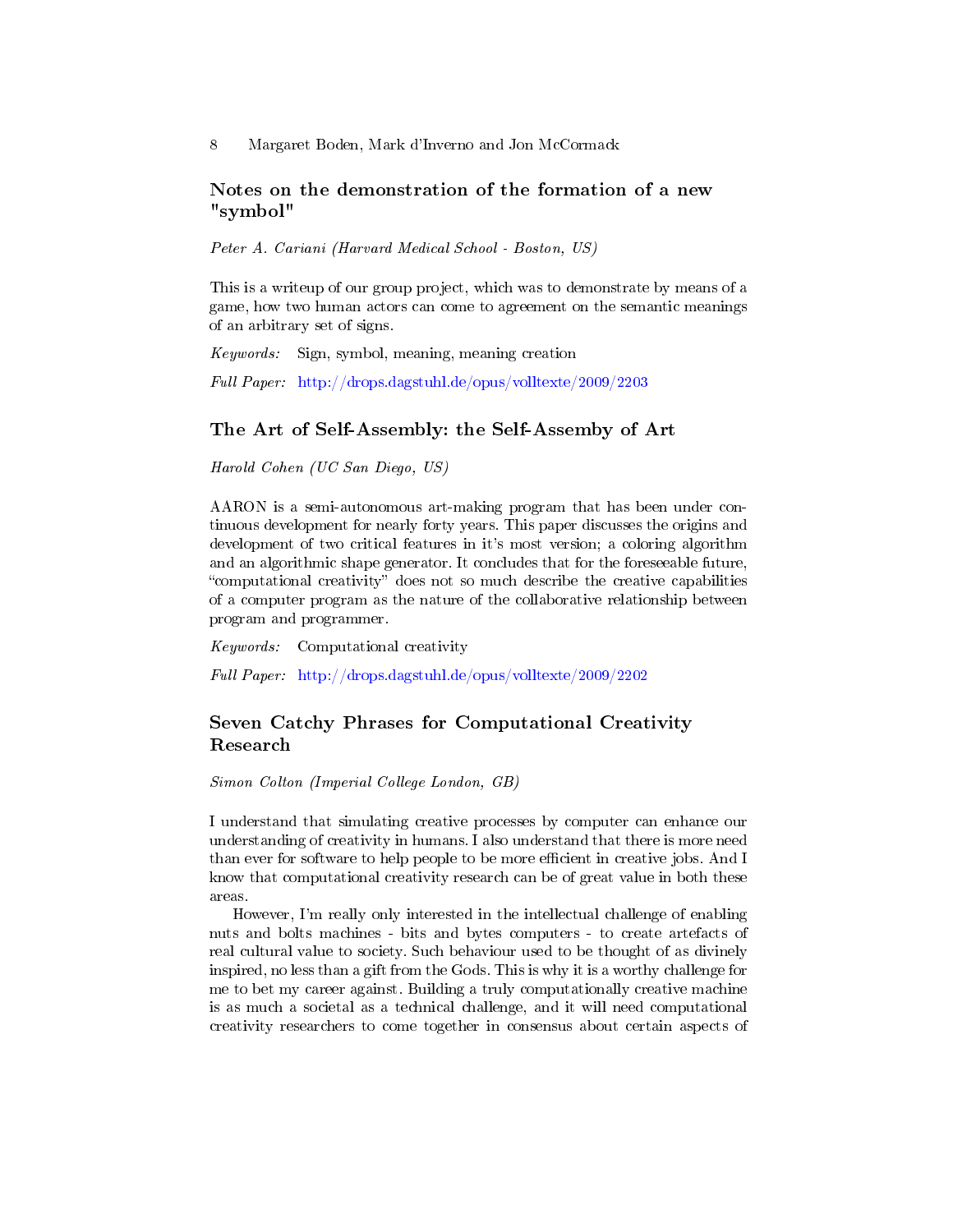their field. To this end, I have written here seven phrases around which we could rally (or about which we could debate - which may also be healthy). I present the ideas from which the phrases emerged with little argumentation, in the tradition of a position paper. They are drawn from twelve years of immersion in the field of computational creativity during which I've written an automated mathematician (HR) and an automated painter (The Painting Fool), and they have created artefacts which I believe are of real value to society.

Keywords: Computational creativity

Full Paper: <http://drops.dagstuhl.de/opus/volltexte/2009/2194>

### Ideas and Tools in Material Space - an extended spatial model of creativity

Palle Dahlstedt (IT University of Göteborg, SE)

In this paper I propose a spatial framework for thinking about creative processes, both actual and computer modeled, which combines the conceptual dimensions of a work with the implications of the artistic tools we are using and the material in which the work is created. The paper is not about the novelty aspect of creativity, and not (so much) about the social and cultural aspects. It concentrates on what goes on in the mind of an artist during the birth and development of an artwork in an iterated interplay between concept and material form. It is primarily based on experience from sound, music and visual art, but I believe the ideas are applicable to many other domains, and could possibly form the basis of computational models of creativity.

Keywords: Creativity, computational creativity, topology, spatial model

Full Paper: <http://drops.dagstuhl.de/opus/volltexte/2009/2198>

#### Improbable Creativity

Alan Dorin (Monash University - Clayton, AU)

We begin with a number of basic facts about creativity and a brief history of the idea. These provide criteria that any definition of the term should meet and help guide us to a new definition of creativity. This definition is independent of cultural appropriateness or the perceived value of creative objects, ideas which have encumbered previous investigations.

We briefly defend our definition against some plausible objections and then explore the ways in which this new definition differs from alternative views, by improving upon them.

Keywords: Creativity, mechanism, creative evolution, complexity, representation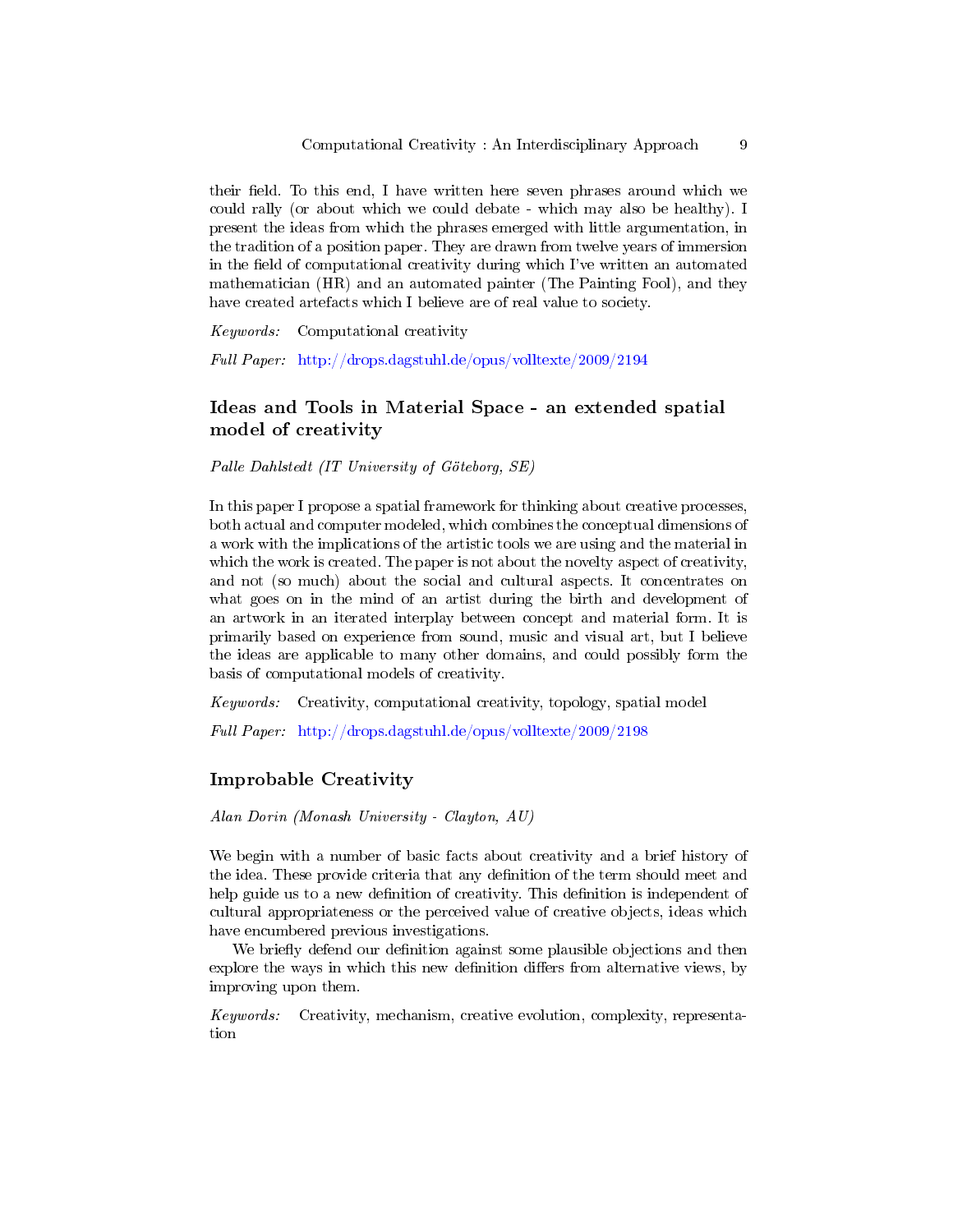Joint work of: Dorin, Alan; Korb, Kevin B.

Full Paper: <http://drops.dagstuhl.de/opus/volltexte/2009/2214>

### Words on the Creativity and Cognition Studios contribution

Ernest Edmonds (Univ. of Technology - Sydney, AU)

This is a statement from the catalogue of a recent exhibition in which UTS's Creativity and Cognition Studios was represented by two of its members. It briefly encapsulates the concept and philosophy of the group.

Keywords: Computation, Art, Design, Experimentation, Human Factors

Extended Abstract: <http://drops.dagstuhl.de/opus/volltexte/2009/2199>

#### Statement

Ernest Edmonds (Univ. of Technology - Sydney, AU)

This is a statement about computation and my art practice.

Keywords: Art computation

Full Paper: <http://drops.dagstuhl.de/opus/volltexte/2009/2218>

#### Thoughts on Computational Creativity

Philip Galanter (Texas A&M University, US)

There is a close relationship between computational creativity in the arts and generative art. Prior work is summarized here as to how complexity theory can serve as a theoretical context for generative art. This is extended to show how complexity theory can also illuminate discussions regarding computational creativity.

Another prior proposal is also summarized. It suggests that a world-view called 'complexism' can reconcile the current differences between the modern culture of science and the postmodern culture of the humanities. This line is also extended to considerations regarding computational creativity. Particular attention is extended here to the issues of authorship, progress, and aesthetic measurement in computational creativity.

Finally, under artistic license, I discuss some very speculative ideas regarding computational creativity that I explore in my current artwork.

Keywords: Generative art, complexity, complexism, computational creativity, modernism, postmodernism, art, art theory, computer art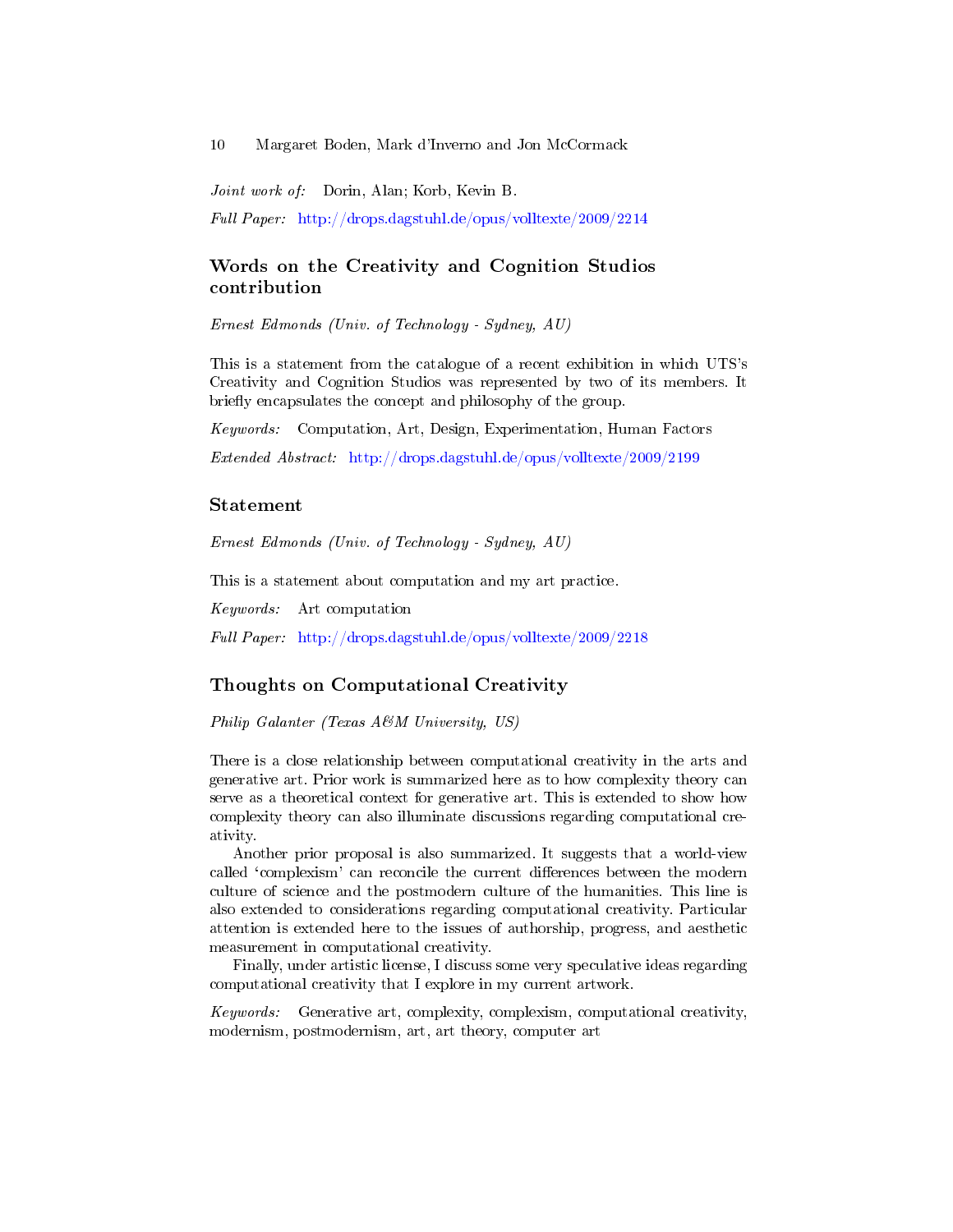Full Paper: <http://drops.dagstuhl.de/opus/volltexte/2009/2193>

### In Praise of Evolution and Opacity

Inman Harvey (University of Sussex - Brighton, GB)

The perspective I bring to questions of creativity in man and machine reflects my background in evolutionary robotics, which I consider an exercise in philosophy of mind, trying to understand the relationship between Behaviour and Mechanism. I have a suitcase full of philosophical premises and assumptions; some of these are common, some will be identifiable as associated with a Dynamical Systems approach to cognitive science, also influenced by Varela; and some will seem plain perverse.

Keywords: Computational creativity Full Paper: <http://drops.dagstuhl.de/opus/volltexte/2009/2196>

### Notes on group discussion: Stimulating creative flow through computational feedback

Daniel Jones and others (Goldsmiths, University of London, GB)

This report summarises the discussion and experimental work produced by the authors at the 2009 symposium Computational Creativity: An Interdisciplinary Approach, Dagstuhl Leibniz-Zentrum für Informatik. It outlines the motivation for using computational techniques to stimulate human creativity, briefly summarising its historical context and predecessors, and describes two software studies produced by the group as base-line exemplars of these ideas.

Keywords: Computational creativity

Full Paper: <http://drops.dagstuhl.de/opus/volltexte/2009/2223>

#### Casually Evolving Creative Technology Systems

Matthew R. Lewis (Ohio State University, US)

This position paper will describe the early stages of a development effort in which an interactive evolutionary design approach is being applied to the domain of technology-based system development, in a new media art and design context. These systems connect different technologies and techniques in order to process and transform data of one type into another. For example, location data might be used to select a relevant network information feed, the text of which drives geometry generation, which in turn could be sent to a 3D printer that would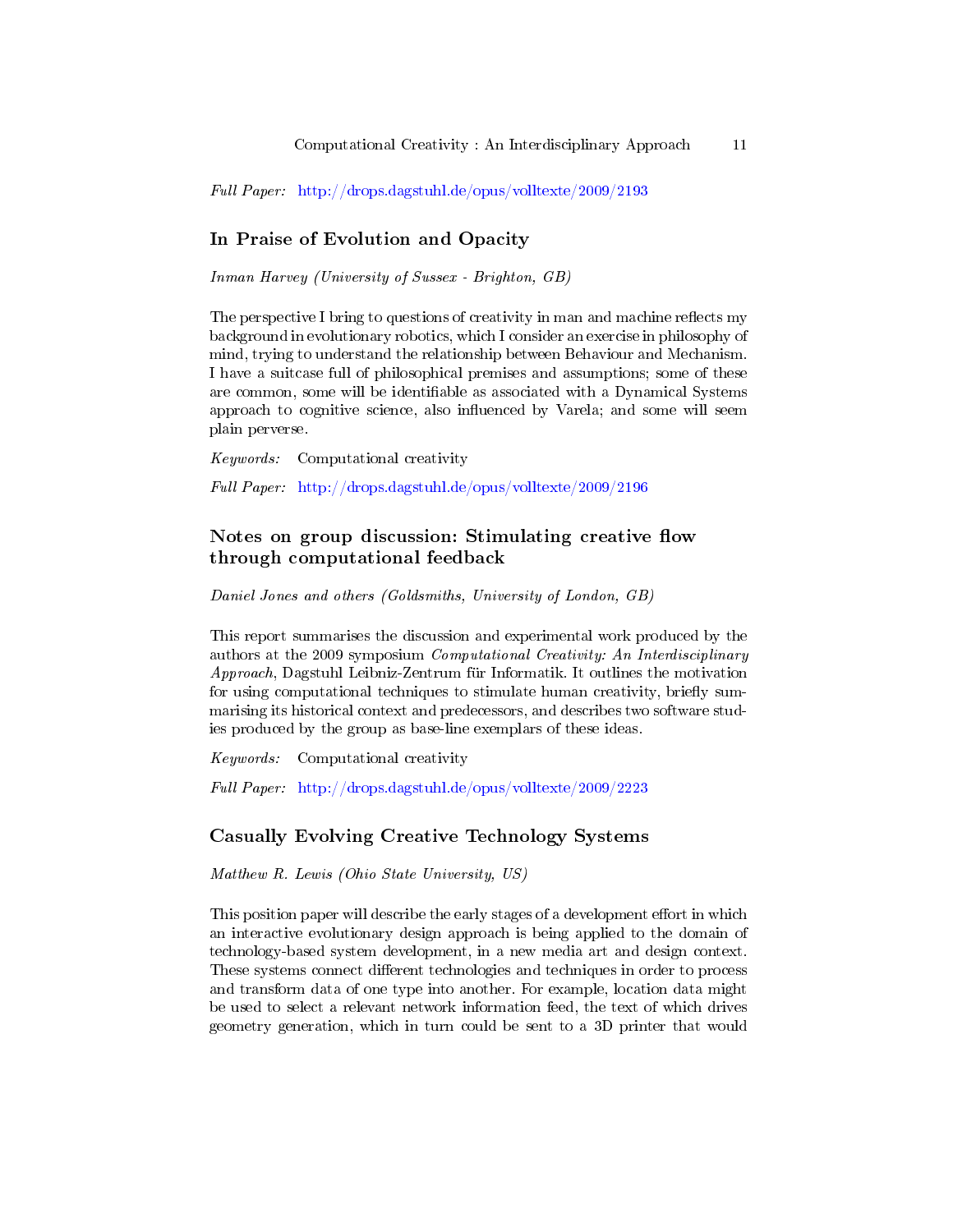produce a sculpture. While the flexibility of this problem domain is idiosyncratic to our interdisciplinary new media environment, the target physical context for using a creativity support tool, and the context's effect on creative output is rather the primary research focus. The goal is to explore the possibilities of what might be termed 'casual design', analogous to the 'casual gaming' genre in which games are played by anyone, where ever they might find a few spare minutes, rather than requiring significant time and hardware commitments.

Keywords: Computational creativity

Full Paper: <http://drops.dagstuhl.de/opus/volltexte/2009/2195>

#### Creative Ecosystems

Jon McCormack (Monash University - Clayton, AU)

This paper addresses problems in computational creative discovery, either autonomous or in synergetic tandem with humans. A computer program generates output as a combination of base primitives whose interpretation must lie outside the program itself. Concepts of combinatoric and creative emergence are analysed in relation to creative outputs being novel and appropriate combinations of base primitives, with the conclusion that the choice of the generative process that builds and combines the primitives is of high importance. The generalised concept of an artificial ecosystem, which adapts concepts and processes from a biological ecosystem at a metaphoric level, is an appropriate generative system for creative discovery. The fundamental properties of articial ecosystems are discussed and examples given in two different creative problem domains. Systems are implemented as pure simulation, and where the ecosystem concept is expanded to include real environments and people as ecosystem components, offer an alternative to the 'software tool' approach of conventional creative software.

Keywords: Computational creativity

Full Paper: <http://drops.dagstuhl.de/opus/volltexte/2009/2206>

#### Embodied creativity

Alex McLean (University of London, GB)

By taking the view of embodied cognition summarised here, we may define embodied creative search, where sensory-motor faculties are used to navigate a geometric space, in direct metaphor to a search through a physical space. In this view, creative computation requires concepts to be represented in a manner at least sympathetic with the way humans perceive, act and introspect.

Keywords: Creativity, embodied cognition, conceptual space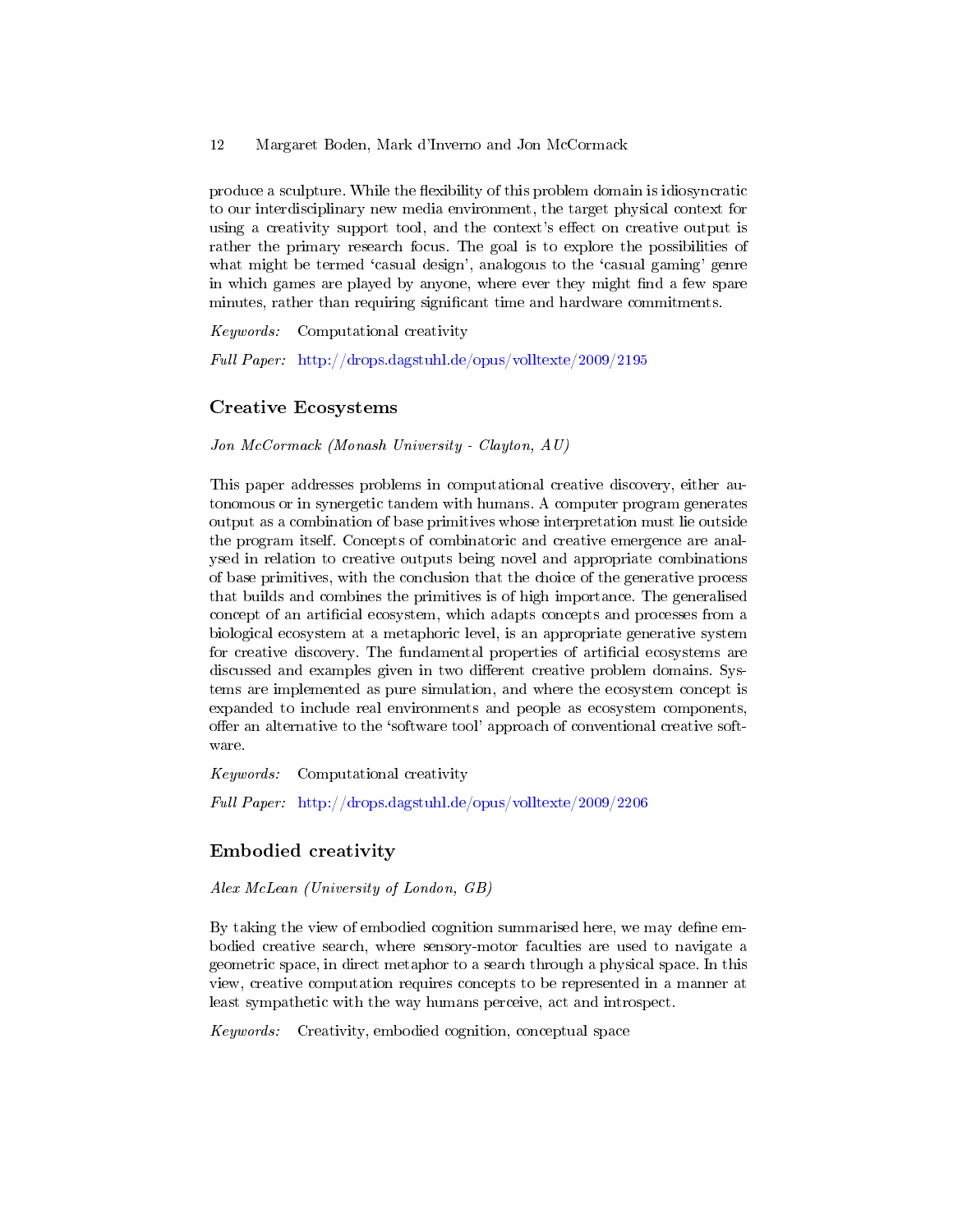Full Paper: <http://drops.dagstuhl.de/opus/volltexte/2009/2217>

# Musical Creativity on the Conceptual Level

Alex McLean (University of London, GB)

The theory of conceptual spaces, a geometrical form of knowledge representation introduced by Gärdenfors (2000), is examined in the context of the general creative systems framework introduced by Wiggins (2006a, b). The representation of musical rhythm and timbre on the conceptual level is then discussed, together with software allowing human users to explore such spaces. We report observations relevant for future work towards creative systems operating in conceptual spaces.

Keywords: Creative systems framework, conceptual space, geometrical representation, music

Joint work of: McLean, Alex; Forth, Jamie; Wiggins, Geraint

See also: Forth, J., Mclean, A., and Wiggins, G. (2008). Musical creativity on the conceptual level. In proceedings of IJWCC 2008.

#### Words, movement and timbre

Alex McLean (University of London, GB)

Phonetic symbols describe movements of the vocal tract, tongue and lips, and are combined into complex movements forming the words of language. In music, vocables are words that describe musical sounds, by relating vocal movements to articulations of a musical instrument. We posit that vocable words allow the composers and listeners to engage closely with dimensions of timbre, and that vocables could see greater use in electronic music interfaces. A preliminary system for controlling percussive physical modeling synthesis with textual words is introduced, with particular application in expressive specification of timbre during computer music performances.

Keywords: Vocable synthesis, timbre

Joint work of: McLean, Alex; Geraint Wiggins

See also: Mclean, A. and Wiggins, G. (2009). Words, movement and timbre. In Proceedings of NIME 2009.

#### Artificial Life meets Computational Creativity

Barry McMullin (Dublin City University, IE)

I review the history of work in Artificial Life on problems related to the openended, creative, evolutionary growth of complexity in computational worlds.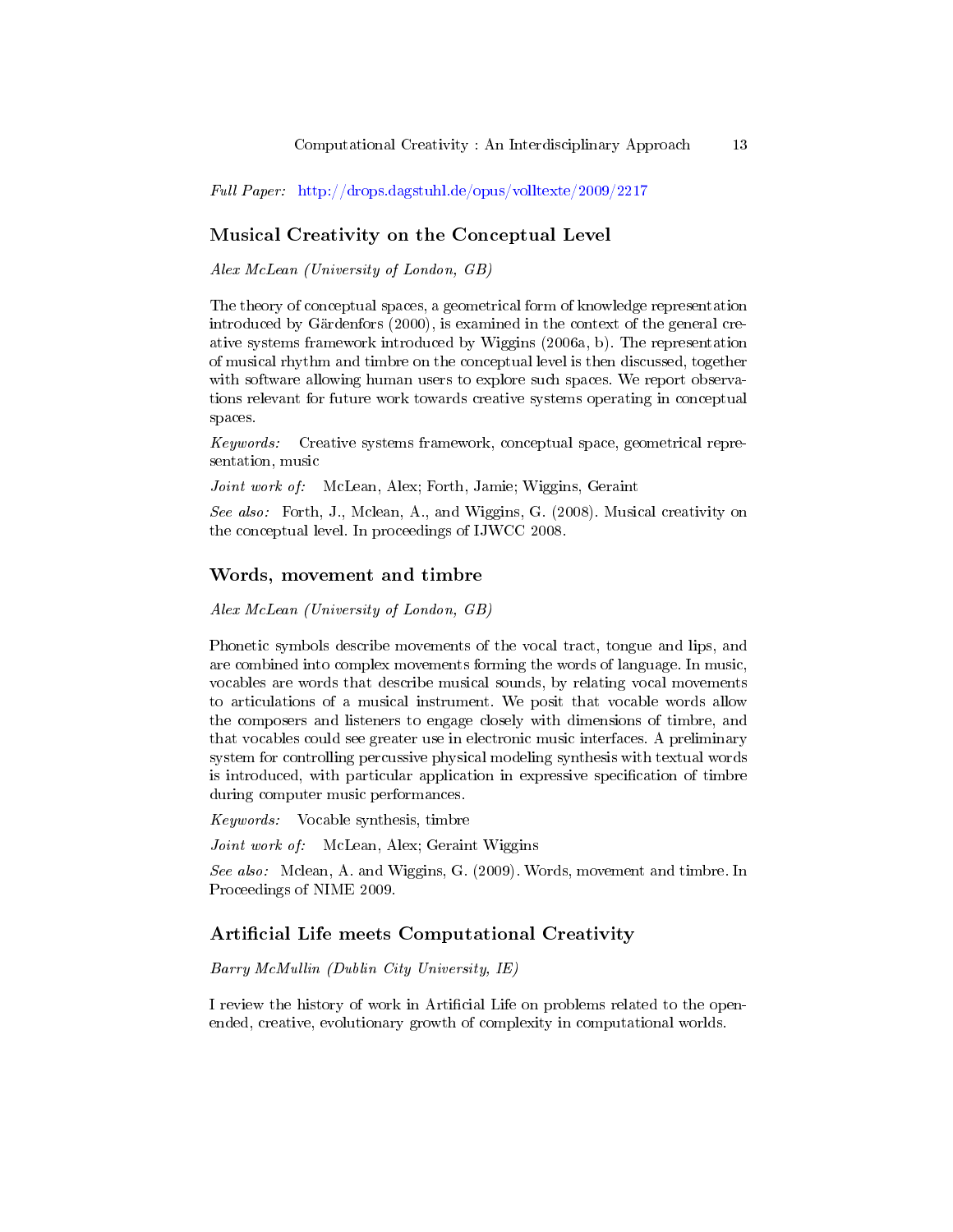This is then put into the context of evolutionary epistemology and human creativity.

Keywords: Artificial life, complexity, computational creativity

Full Paper: <http://drops.dagstuhl.de/opus/volltexte/2009/2200>

#### My Ten Minutes

 $Gordon$  Monro (Monash University - Caulfield, AU)

I am a PhD student in Art, planning an artificial life art project involving camouflage, mimicry, and models of the perceptual mechanisms of predators. The slides outline my proposed project and also indicate what I hope to learn by attending this seminar.

 $Keywords:$  Perception, camouflage, mimicry, artificial life art

### Humans Create, Occasionally. Computers Operate, Always. Self-Evident & Trivial

This essay is a bit of a grumble. I will try to be subjectively trivial. Not exactly scientific. Some important names will be mentioned. If some readers enjoy reading this, it's enough from my standpoint. The title exactly says what I want to say. The essay is only longer.

Keywords: Trivial creativity, historic creativity, generative art, generative aesthetics

Full Paper: <http://drops.dagstuhl.de/opus/volltexte/2009/2215>

### Creativity or Virtuosity?

Francois Pachet (Sony CSL - Paris, FR)

Position:

Creativity or Virtuosity? Instead of looking at creativity upfront, I propose to look at another facet of human behavior: virtuosity. I propose a definition of temporal virtuosity which consists in the ability of creating sequences with specific properties, which are often contradictory, thereby resulting in what can be seen as a "difficult problem". I propose algorithms for generating such sequences, and I will illustrate their use for the generation of controllable virtuoso Bebop improvisation.

Experiments involving musicians, children ... and birds will be described and compared.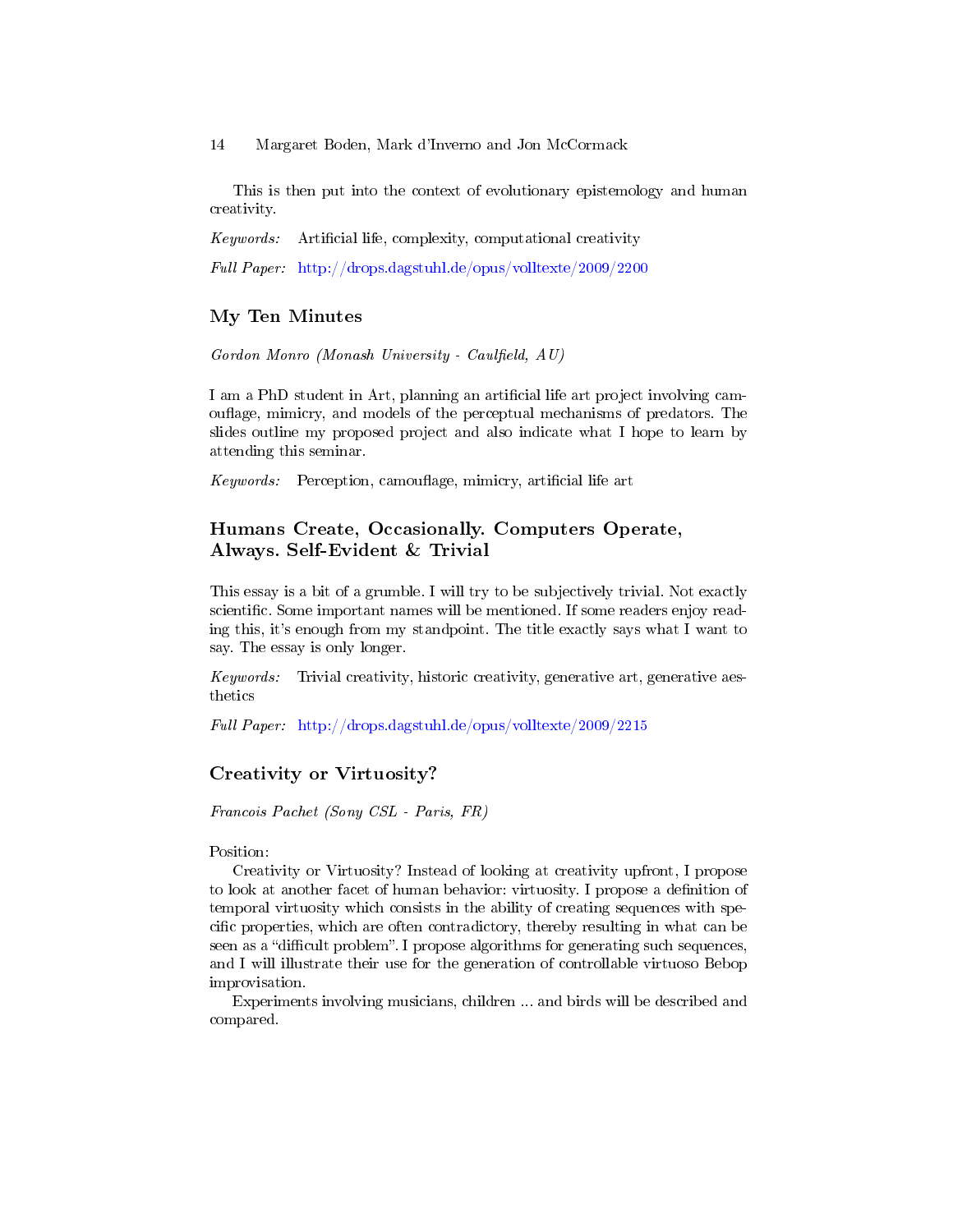Papers:

 Pachet, F. Enhancing Individual Creativity with Interactive Musical Re flective Systems. In Deliege, I. and Wiggins, G., editor, Musical Creativity: Multidisciplinary Research in Theory And Practice, Psychology Press. 2006 - Pachet, F The future of content is in ourselves. ACM Journal of Computers in Entertainment, 6(3), 2008

All papers at: http://www.csl.sony.fr

Keywords: Computational creativity

### Simulating Morphogenesis

Benjamin Porter (Monash University - Clayton, AU)

I am a graduate student at Monash University. My research is in the domain of computer graphics, where I am attempting to grow organic three dimensional forms using models inspired by real biological development. The presented animation demonstrated the simulated development of a virtual organism reminiscent of a starfish or sea urchin. As in a real developing organism the cells of the virtual organism divide and communicate, adding more complexity to the initially simple form. The behaviour of the cells result in the development of limbs, giving rise to the starfish-like appearance of the final organisms.

Keywords: Morphogenesis 3D modelling

Full Paper: <http://drops.dagstuhl.de/opus/volltexte/2009/2210>

# Artificial Creative Systems: Completing the Creative Cycle

Rob Saunders (University of Sydney, AU)

Human creativity is personally, socially and culturally situated: creative individuals work within environments rich in personal experiences, social relationships and cultural knowledge. Computational models of creative processes typically neglect some or all of these aspects of human creativity. How can we hope to capture this richness in computational models of creativity? This paper introduces recent work at the Design Lab where we are attempting to develop a model of articial creative systems that can combine important aspects at personal, social and cultural levels.

Keywords: Creative systems, culture, language games, interest, curiosity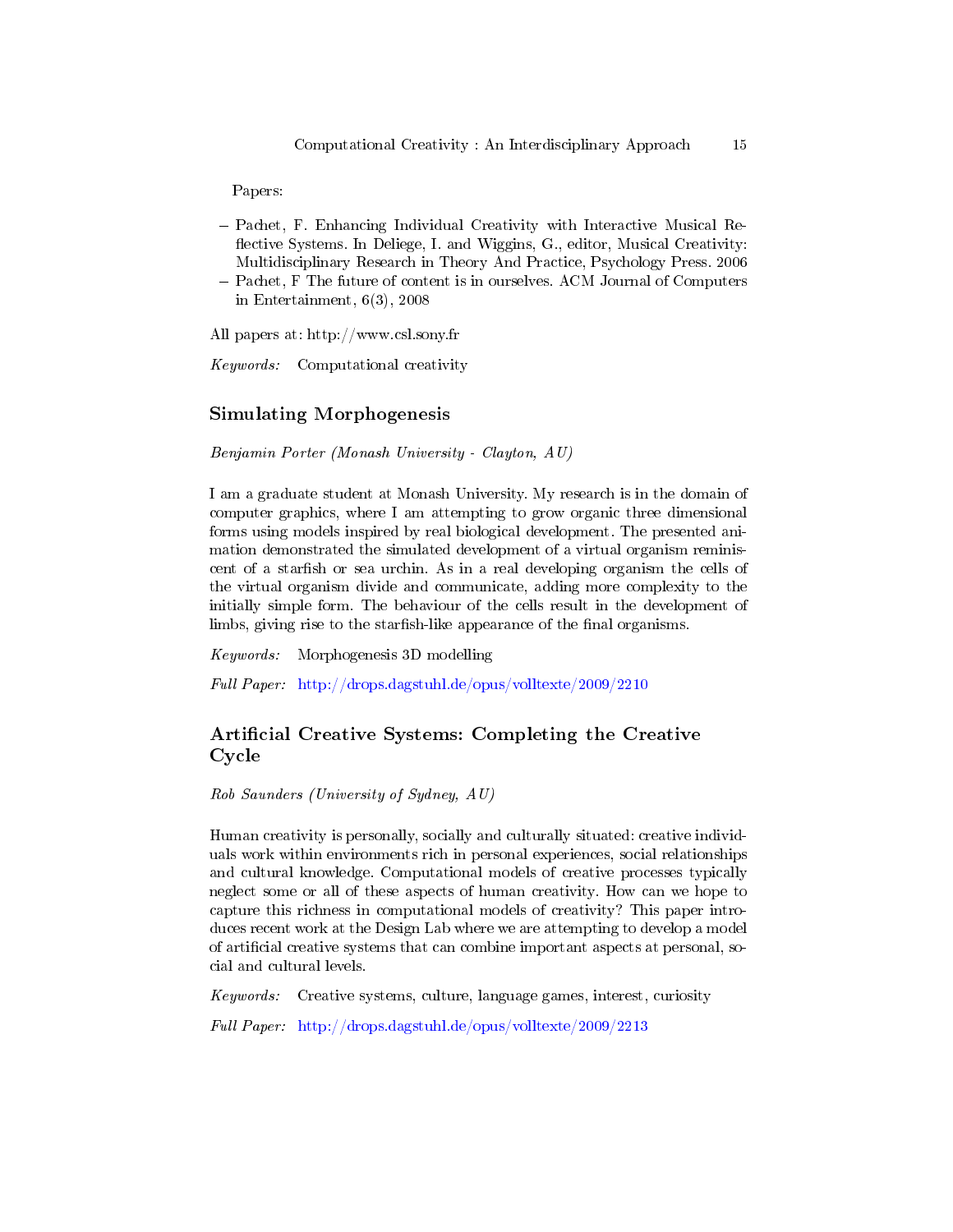Driven by Compression Progress: A Simple Principle Explains Essential Aspects of Subjective Beauty, Novelty, Surprise, Interestingness, Attention, Curiosity, Creativity, Art, Science, Music, Jokes.

Juergen Schmidhuber (IDSIA - Lugano, CH)

I argue that data becomes temporarily interesting by itself to some self-improving, but computationally limited, subjective observer once he learns to predict or compress the data in a better way, thus making it subjectively simpler and more "beautiful." Curiosity is the desire to create or discover more non-random, nonarbitrary, regular data that is novel and surprising not in the traditional sense of Boltzmann and Shannon but in the sense that it allows for compression progress because its regularity was not yet known. This drive maximizes interestingness, the first derivative of subjective beauty or compressibility, that is, the steepness of the learning curve. It motivates exploring infants, pure mathematicians, composers, artists, dancers, comedians, yourself, and (since 1990) articial systems.

Compare overview sites with previous papers (1990-2009) on the formal theory of subjective beauty and creativity:

<http://www.idsia.ch/~juergen/interest.html> and <http://www.idsia.ch/~juergen/beauty.html>

Keywords: Subjective Beauty, Surprise, Interestingness, Curiosity, Creativity, Art, Science, Music, Jokes

Full Paper: <http://drops.dagstuhl.de/opus/volltexte/2009/2197>

Full Paper:

http://www.idsia.ch/∼[juergen/driven2009.pdf](http://www.idsia.ch/~juergen/driven2009.pdf)

See also: Journal of SICE 48(1), 21-32, 2009. Also: Proc. ABIALS, 2009. KES 2008 keynote. ALT 2007 / DS 2007 joint invited lecture.

### A Creative Dance: Symbols, Action and the Bringing Forth of Meaning

Tim Taylor (Timberpost Ltd - Edinburgh, GB)

In our attempts to understand the evolution of biological, cognitive and cultural systems, critical questions arise concerning the origin of meaning. I argue that the key to success in attempts to create computational systems that exhibit the same capacities as their natural counterparts to evolve new and creative ways of interacting with their environment, beyond that which is simply `programmed into' the system from the start, lies in answering these questions.

The nature of the problem is laid bare when we consider the origin and evolution of life. A fundamental question is this: how is it possible for organisms,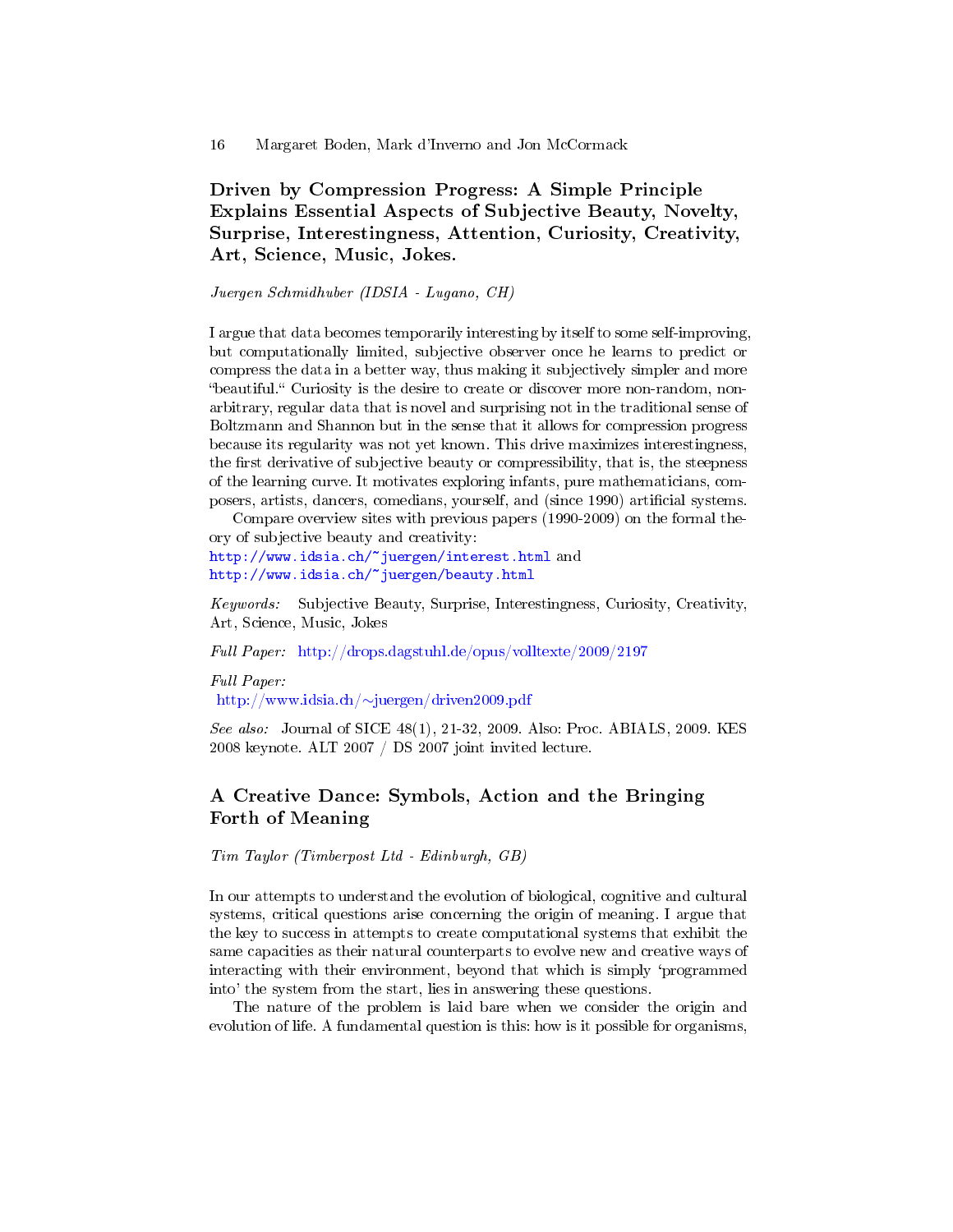that follow their own goals and behave according to their own rules, to emerge in a world governed by the laws of physics and chemistry? More generally, how can agents and agency emerge in a system governed by universal laws? And even once our agents have emerged, how can the evolutionary process produce new agents that interact with their environment through previously unexploited modalities?

In this paper I describe work on a novel modelling approach which aims to solve these problems and thereby allow us to produce artificial evolutionary systems with greatly improved creative evolutionary potential. This perspective sees organisms as entities whose phenotypes are embedded within an environment viewed as a dynamical system, and whose genotypes interact with the environment by specifying constraints upon its dynamics, thereby generating the phenotypes. That is, the abiotic environment has its own dynamics and selforganisational properties; genotypes act to `sculpt' these pre-existing dynamics by supplying constraints. From this point of view, the most important distinction is not between organisms and their abiotic environment, but rather between the environment as a whole (including organism phenotypes) and organism genotypes.

Elsewhere I have presented initial results from a model based upon this perspective, and demonstrated simple examples of the evolution of new sensors and effectors, and of genome-regulated self-stablising behaviour. Going further, we can generalise this perspective; in so doing, we may find useful connections and analogies between biological, cognitive and cultural systems, and thereby gain a better understanding of how creativity may be instilled into articial systems.

The generalised picture describes a situation in which the constraints of the system initiate dynamics, and the dynamics may feed back to affect (select or modify) the constraints. In a situation such as this, the system may exhibit behaviour which cannot be explained purely by the laws of dynamics, but only with reference to the particular history through which the system has evolved from its initial to current state. This mutual interaction (or `creative dance') thereby brings forth novel forms of behaviour, the meaning of which can only be understood by considering how the dance itself has evolved over time.

This general description could be applied to a variety of other systems, including the development of human cognitive processes, and the development of human cultural traditions, institutions and artefacts. Consideration of the extent to which such analogies hold between these very different systems, and the commonalities and differences between them, will surely lead to a much deeper understanding of the generative causes of novelty and creativity, and the origin of meaning, in natural systems. And such understanding will suggest ways in which we may create artificial systems with a much deeper capacity for creativity than exhibited by previous attempts.

Keywords: Computational creativity, origin of meaning, artifical life, evolution, biosemiotics